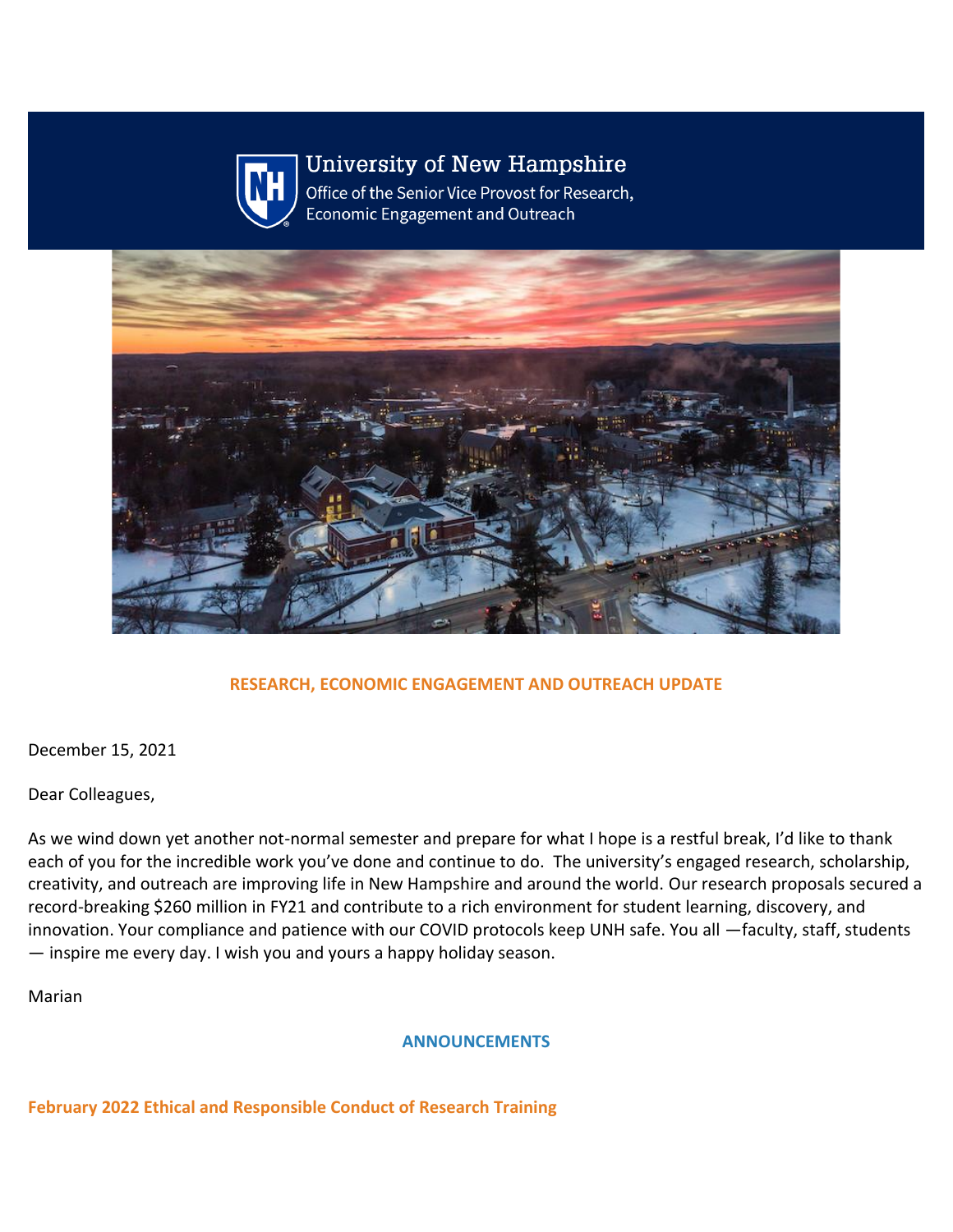Registration is open for the [February 2022 ethical and responsible conduct of research \(RCR\) training](https://nam12.safelinks.protection.outlook.com/?url=https%3A%2F%2Fclick.send.unh.edu%2F%3Fqs%3D9d13ff4d9cefc477768096982860130e639d29fa318c25e806eee07b4241fd5466a49f514b860f8784ad7fce97f3d1c61c727a1ef012c070&data=04%7C01%7CNicole.Hentz%40unh.edu%7C956b9a348c434366d88008d9bfe9aba1%7Cd6241893512d46dc8d2bbe47e25f5666%7C0%7C0%7C637751832589119892%7CUnknown%7CTWFpbGZsb3d8eyJWIjoiMC4wLjAwMDAiLCJQIjoiV2luMzIiLCJBTiI6Ik1haWwiLCJXVCI6Mn0%3D%7C3000&sdata=dl9Km6VIyOOl9ZxDGXGxljaCPj7u3TuAY89K42g4GQw%3D&reserved=0) . The training involves completion of [online RCR instructional modules](https://nam12.safelinks.protection.outlook.com/?url=https%3A%2F%2Fclick.send.unh.edu%2F%3Fqs%3D9d13ff4d9cefc477ad22b43eac72cea7d84d9504e4b8e5a3f72f8e3f79692a4b20c01b2a4ffa3787a40bb45b8c7400a07031025e4a41122f&data=04%7C01%7CNicole.Hentz%40unh.edu%7C956b9a348c434366d88008d9bfe9aba1%7Cd6241893512d46dc8d2bbe47e25f5666%7C0%7C0%7C637751832589129851%7CUnknown%7CTWFpbGZsb3d8eyJWIjoiMC4wLjAwMDAiLCJQIjoiV2luMzIiLCJBTiI6Ik1haWwiLCJXVCI6Mn0%3D%7C3000&sdata=pKRgcKRPQpEAN0D6UU66qW7EmeIpafSn76A2Uf8TzfA%3D&reserved=0) and participation in a Zoom seminar Friday, February 11, 2022, 1:00 to 4:00 pm. Participants must [register for the training](https://nam12.safelinks.protection.outlook.com/?url=https%3A%2F%2Fclick.send.unh.edu%2F%3Fqs%3D9d13ff4d9cefc477f1197e7607ad6794ea156410419d196edf363d9aa24dd55679544add9e5596a9a31ef81f523d925da7dd6b223b48247c&data=04%7C01%7CNicole.Hentz%40unh.edu%7C956b9a348c434366d88008d9bfe9aba1%7Cd6241893512d46dc8d2bbe47e25f5666%7C0%7C0%7C637751832589139803%7CUnknown%7CTWFpbGZsb3d8eyJWIjoiMC4wLjAwMDAiLCJQIjoiV2luMzIiLCJBTiI6Ik1haWwiLCJXVCI6Mn0%3D%7C3000&sdata=r4%2FOjZWLzALnUVP5qb9EYOKej6%2F1%2F4yIlnejJAkkryQ%3D&reserved=0) by Thursday, February 3 and must complete the online modules prior to the seminar. Contact [Julie Simpson](mailto:julie.simpson@unh.edu) with questions.

#### **Biosafety Committee Meeting**

The next meeting of th[e Institutional Biosafety Committee](https://nam12.safelinks.protection.outlook.com/?url=https%3A%2F%2Fclick.send.unh.edu%2F%3Fqs%3D9d13ff4d9cefc47795d99b079f1d812db5c537bc14cf56db5d6cc72e177d2149035da2626d8d87540f9afef8f53b4b0ec5e0f29fe1b5a5a7&data=04%7C01%7CNicole.Hentz%40unh.edu%7C956b9a348c434366d88008d9bfe9aba1%7Cd6241893512d46dc8d2bbe47e25f5666%7C0%7C0%7C637751832589139803%7CUnknown%7CTWFpbGZsb3d8eyJWIjoiMC4wLjAwMDAiLCJQIjoiV2luMzIiLCJBTiI6Ik1haWwiLCJXVCI6Mn0%3D%7C3000&sdata=SkNYcwQmLZZQfeMVj9UnMeoIAlgIJOuhNMUwUdGqDY4%3D&reserved=0) is scheduled for January 20, 2022. Protocols for consideration at the meeting are due January 6, 2022, in Cayuse.

#### **Welcome Thomas Fenton, Lab Safety Manager**

[Environmental Health and Safety](https://nam12.safelinks.protection.outlook.com/?url=https%3A%2F%2Fclick.send.unh.edu%2F%3Fqs%3D9d13ff4d9cefc4771f81f50262c7b88bdb26a31ee0c9da2c731ff70af6cd2d6f404a0f4d7bf1fd0fabcbef23ce8a61921c6b27a3f76f440d&data=04%7C01%7CNicole.Hentz%40unh.edu%7C956b9a348c434366d88008d9bfe9aba1%7Cd6241893512d46dc8d2bbe47e25f5666%7C0%7C0%7C637751832589139803%7CUnknown%7CTWFpbGZsb3d8eyJWIjoiMC4wLjAwMDAiLCJQIjoiV2luMzIiLCJBTiI6Ik1haWwiLCJXVCI6Mn0%3D%7C3000&sdata=k3bli8Pm7BOpvlhpAagiQO1NJnFGZPE%2FHWelPsmtTQg%3D&reserved=0) welcomes Thomas Fenton '18G as its campus laboratory safety manager. Fenton completed his Ph.D. in physical chemistry in UNH professor Gonghu Li's research lab and worked in the private sector as a chemist and safety professional.

#### **Workshop Resources**

Resources from the Dec. 12 Broadening Participation through Mentoring session about strategies to diversify your lab are [here.](https://nam12.safelinks.protection.outlook.com/?url=https%3A%2F%2Fclick.send.unh.edu%2F%3Fqs%3D9d13ff4d9cefc4770a8aede3c5d8a34f14d9047fbd2ac5a3867dc68341a01a44853e6cd1b47391929cf8b176de0345387366645feed1c14e&data=04%7C01%7CNicole.Hentz%40unh.edu%7C956b9a348c434366d88008d9bfe9aba1%7Cd6241893512d46dc8d2bbe47e25f5666%7C0%7C0%7C637751832589149763%7CUnknown%7CTWFpbGZsb3d8eyJWIjoiMC4wLjAwMDAiLCJQIjoiV2luMzIiLCJBTiI6Ik1haWwiLCJXVCI6Mn0%3D%7C3000&sdata=zWXKIyccxh6%2BBq%2BmjfxhOQl8x3GoJoS7d6nhQb%2B%2FOVg%3D&reserved=0) Slides and resources from past research development programs are available [here](https://nam12.safelinks.protection.outlook.com/?url=https%3A%2F%2Fclick.send.unh.edu%2F%3Fqs%3D9d13ff4d9cefc477919afda383fd9cf4d402daa26edf8e846275221b144b076f99a541d530c2d71357e908d182788524e9f300acfda35040&data=04%7C01%7CNicole.Hentz%40unh.edu%7C956b9a348c434366d88008d9bfe9aba1%7Cd6241893512d46dc8d2bbe47e25f5666%7C0%7C0%7C637751832589149763%7CUnknown%7CTWFpbGZsb3d8eyJWIjoiMC4wLjAwMDAiLCJQIjoiV2luMzIiLCJBTiI6Ik1haWwiLCJXVCI6Mn0%3D%7C3000&sdata=yhvnAjSEumY5gC2N8ZXtU3H%2BpxzoQi%2Bxlcg9oU%2B5N10%3D&reserved=0) . Information from previous UNH Collaborative Research Excellence (CoRE)-funded projects, as well as resources to support collaborative and interdisciplinary research, are [here.](https://nam12.safelinks.protection.outlook.com/?url=https%3A%2F%2Fclick.send.unh.edu%2F%3Fqs%3D9d13ff4d9cefc47748ee413cc96e996acc06d40d772d3b7dd76f4661d277d23dea7bfe80325ad64df800551246c60c9b3dbfe28705d0db32&data=04%7C01%7CNicole.Hentz%40unh.edu%7C956b9a348c434366d88008d9bfe9aba1%7Cd6241893512d46dc8d2bbe47e25f5666%7C0%7C0%7C637751832589159719%7CUnknown%7CTWFpbGZsb3d8eyJWIjoiMC4wLjAwMDAiLCJQIjoiV2luMzIiLCJBTiI6Ik1haWwiLCJXVCI6Mn0%3D%7C3000&sdata=qCiYOYUUWU%2F1SEZfVVtwDBkqGQ5C73VmOfDQGW1%2B7xs%3D&reserved=0)

#### **Update on Congress Ban on Foreign Talents Programs**

Congress has dropped language from a bill governing U.S. defense policy that would have effectively prevented U.S. scientists from participating in Chinese programs aimed at attracting foreign scientific talent, but it's not dead yet. Read more in [Science.](https://nam12.safelinks.protection.outlook.com/?url=https%3A%2F%2Fclick.send.unh.edu%2F%3Fqs%3D9d13ff4d9cefc477ee4913857e9657df3b13c7b5597267814442460e8e0b294250aaff068dabe0b8b58b78a8b35289a12eef068e96950c57&data=04%7C01%7CNicole.Hentz%40unh.edu%7C956b9a348c434366d88008d9bfe9aba1%7Cd6241893512d46dc8d2bbe47e25f5666%7C0%7C0%7C637751832589159719%7CUnknown%7CTWFpbGZsb3d8eyJWIjoiMC4wLjAwMDAiLCJQIjoiV2luMzIiLCJBTiI6Ik1haWwiLCJXVCI6Mn0%3D%7C3000&sdata=n1Lu6I2bPS4BlP23lskIfmXE4yUXVhrxYCOzVw2GsZE%3D&reserved=0)

### **Grant and Contract Administrators** Find yours [here.](https://nam12.safelinks.protection.outlook.com/?url=https%3A%2F%2Fclick.send.unh.edu%2F%3Fqs%3D9d13ff4d9cefc477edb78e134f0161baa4711c5af0e81d82dbf7b0208f6f11c6b8c4c5c8b144f2e75e36ef189cf3c4aaf395be155e9c986b&data=04%7C01%7CNicole.Hentz%40unh.edu%7C956b9a348c434366d88008d9bfe9aba1%7Cd6241893512d46dc8d2bbe47e25f5666%7C0%7C0%7C637751832589169674%7CUnknown%7CTWFpbGZsb3d8eyJWIjoiMC4wLjAwMDAiLCJQIjoiV2luMzIiLCJBTiI6Ik1haWwiLCJXVCI6Mn0%3D%7C3000&sdata=d6xGyIiUX76SPV0iuftcvudRB7e0HP4utLqvpUDp6vk%3D&reserved=0)

# **Virtual Commercialization Training**

UNHInnovation is hosting another virtual version of the highly successful UNH I-Corps [training](https://nam12.safelinks.protection.outlook.com/?url=https%3A%2F%2Fclick.send.unh.edu%2F%3Fqs%3D9d13ff4d9cefc477d7a748f6ada5446e093a0f7a94aa4ab35ffb3cbb07b9adbce604b1d258c3756996ac89b857926f40893671b2136ce66d&data=04%7C01%7CNicole.Hentz%40unh.edu%7C956b9a348c434366d88008d9bfe9aba1%7Cd6241893512d46dc8d2bbe47e25f5666%7C0%7C0%7C637751832589179630%7CUnknown%7CTWFpbGZsb3d8eyJWIjoiMC4wLjAwMDAiLCJQIjoiV2luMzIiLCJBTiI6Ik1haWwiLCJXVCI6Mn0%3D%7C3000&sdata=Gm2kB%2FFAK1Ie2xoLWn5VsLFZay7nAZHATu%2BKRPQIDvU%3D&reserved=0). This accelerated three-week program will leverage remote tools to support online learning and collaboration as teams engage in entrepreneurial training to explore the commercial potential of their ideas. Faculty, staff, graduate students and undergraduates are welcome to apply. Pre-work begins Jan. 10 and virtual training sessions begin Feb. 2. Application deadline is Dec. 17. Learn more and apply [here](https://nam12.safelinks.protection.outlook.com/?url=https%3A%2F%2Fclick.send.unh.edu%2F%3Fqs%3D9d13ff4d9cefc477d7a748f6ada5446e093a0f7a94aa4ab35ffb3cbb07b9adbce604b1d258c3756996ac89b857926f40893671b2136ce66d&data=04%7C01%7CNicole.Hentz%40unh.edu%7C956b9a348c434366d88008d9bfe9aba1%7Cd6241893512d46dc8d2bbe47e25f5666%7C0%7C0%7C637751832589179630%7CUnknown%7CTWFpbGZsb3d8eyJWIjoiMC4wLjAwMDAiLCJQIjoiV2luMzIiLCJBTiI6Ik1haWwiLCJXVCI6Mn0%3D%7C3000&sdata=Gm2kB%2FFAK1Ie2xoLWn5VsLFZay7nAZHATu%2BKRPQIDvU%3D&reserved=0) .

#### **COVID-19 Awareness Webinar Series**

What is COVID-19? How does it spread? How do the COVID-19 vaccines work? This nine-session webinar aims to give participants knowledge to make them better consumers of health information. Participants who complete the nine sessions successfully receive a certificate and digital badge. [Learn more.](https://nam12.safelinks.protection.outlook.com/?url=https%3A%2F%2Fclick.send.unh.edu%2F%3Fqs%3D9d13ff4d9cefc477171d6e9ed8bbeb0d668088c83e17121f10f6ebb11e36ff16cf89788d96c3146bfebd42946df6ef95bd9f6c89f4ef8415&data=04%7C01%7CNicole.Hentz%40unh.edu%7C956b9a348c434366d88008d9bfe9aba1%7Cd6241893512d46dc8d2bbe47e25f5666%7C0%7C0%7C637751832589189585%7CUnknown%7CTWFpbGZsb3d8eyJWIjoiMC4wLjAwMDAiLCJQIjoiV2luMzIiLCJBTiI6Ik1haWwiLCJXVCI6Mn0%3D%7C3000&sdata=AYthf1A8Tpx5zaq8Dm2jxPFt%2FHwB1bWeyg50zu0k1vQ%3D&reserved=0)

**FUNDING OPPORTUNITIES AND RESOURCES**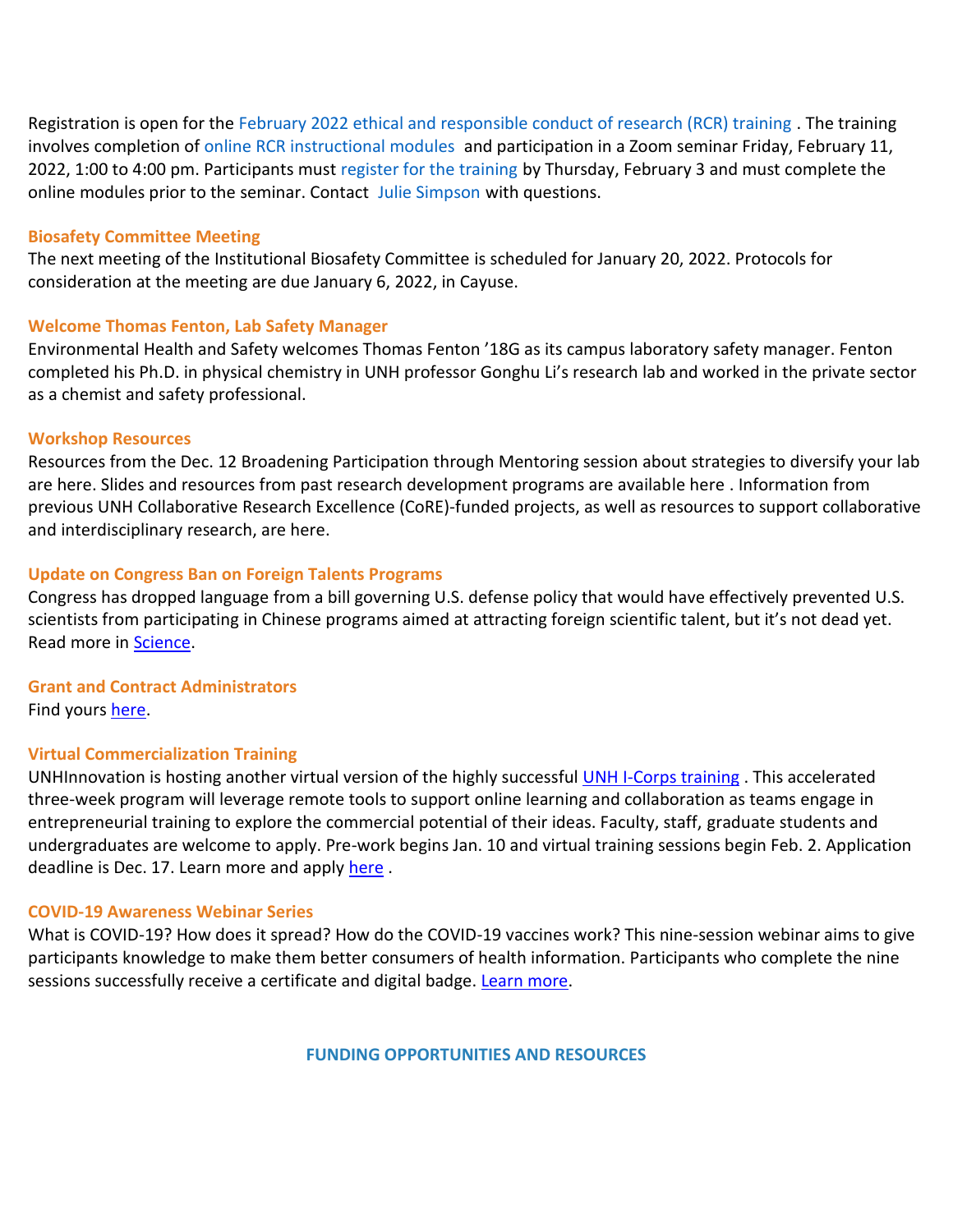# **NEW! Internal Competition for FY22 State/National Laboratory Partnerships**

UNH is allowed to submit three pre-applications for support for scientific collaborations that partner academic, nonprofit, or industrial researchers in EPSCoR jurisdictions and research staff at Department of Energy national laboratories. UNH preproposal deadline: January 3, 2022. [Details](https://nam12.safelinks.protection.outlook.com/?url=https%3A%2F%2Fclick.send.unh.edu%2F%3Fqs%3D9d13ff4d9cefc477559ea6a5abd9516d77f6a9d5f00368488a4021d4757418d4c35104323aa444c2e4920f073fb3aeaafec7f6814d51ccb7&data=04%7C01%7CNicole.Hentz%40unh.edu%7C956b9a348c434366d88008d9bfe9aba1%7Cd6241893512d46dc8d2bbe47e25f5666%7C0%7C0%7C637751832589189585%7CUnknown%7CTWFpbGZsb3d8eyJWIjoiMC4wLjAwMDAiLCJQIjoiV2luMzIiLCJBTiI6Ik1haWwiLCJXVCI6Mn0%3D%7C3000&sdata=iLAutQS3DI542CDk2al3vquvXurAETPHHe5h9ADNHLc%3D&reserved=0)

# **COVID-19 Funding and Research Resources**

See [COVID-19 Funding Opportunities, Research Priorities, and Resources](https://nam12.safelinks.protection.outlook.com/?url=https%3A%2F%2Fclick.send.unh.edu%2F%3Fqs%3D9d13ff4d9cefc4773267ff25cedf67ab7959e875b5c913b8594533143b134a8cf57517838095b54db862a81b6675b3193cfc487bfda420b4&data=04%7C01%7CNicole.Hentz%40unh.edu%7C956b9a348c434366d88008d9bfe9aba1%7Cd6241893512d46dc8d2bbe47e25f5666%7C0%7C0%7C637751832589199540%7CUnknown%7CTWFpbGZsb3d8eyJWIjoiMC4wLjAwMDAiLCJQIjoiV2luMzIiLCJBTiI6Ik1haWwiLCJXVCI6Mn0%3D%7C3000&sdata=dUo3NAo0LRVPznyhZgzxfW%2FKvuh5x%2Bj09lCem9yevNo%3D&reserved=0) and the Quick Guide - Resources Supporting [COVID-19 Research.](https://nam12.safelinks.protection.outlook.com/?url=https%3A%2F%2Fclick.send.unh.edu%2F%3Fqs%3D9d13ff4d9cefc4771b672cdc95b368ecfc1dfb540a43e5524f96d0c894dada3db4df4da3cb192c48089591b01b00f17d509c1ca780b98195&data=04%7C01%7CNicole.Hentz%40unh.edu%7C956b9a348c434366d88008d9bfe9aba1%7Cd6241893512d46dc8d2bbe47e25f5666%7C0%7C0%7C637751832589199540%7CUnknown%7CTWFpbGZsb3d8eyJWIjoiMC4wLjAwMDAiLCJQIjoiV2luMzIiLCJBTiI6Ik1haWwiLCJXVCI6Mn0%3D%7C3000&sdata=pKgr%2FaURoG8%2BSFGIN3hN%2B%2FnZkJr4c64H5DqsAufdmgQ%3D&reserved=0)

# **Limited Submission Programs to Act on Now**

Because some sponsors limit the number of applications from an institution, please contact [Mark Milutinovich](mailto:mark.milutinovich@unh.edu) as soon as possible if you are interested in applying to any of the following. Be sure to watch for our email at the start of each month for a more comprehensive list or check [current LSP Deadlines.](https://nam12.safelinks.protection.outlook.com/?url=https%3A%2F%2Fclick.send.unh.edu%2F%3Fqs%3D9d13ff4d9cefc4779f722e41f95605c17d59216ab8f6b36b24fbf91e60177965097345e0940eb764f76ffcfd03821f19d0f36118134861aa&data=04%7C01%7CNicole.Hentz%40unh.edu%7C956b9a348c434366d88008d9bfe9aba1%7Cd6241893512d46dc8d2bbe47e25f5666%7C0%7C0%7C637751832589209497%7CUnknown%7CTWFpbGZsb3d8eyJWIjoiMC4wLjAwMDAiLCJQIjoiV2luMzIiLCJBTiI6Ik1haWwiLCJXVCI6Mn0%3D%7C3000&sdata=5yKv6vAJfOLLJUvlMMTu48FpzbhI9LPU8KnZcGA5pGs%3D&reserved=0)

| <b>Deadline</b>                    | <b>Sponsor</b>                          | Program                                                                                              |
|------------------------------------|-----------------------------------------|------------------------------------------------------------------------------------------------------|
| UNH internal<br>deadline: Jan.     | U.S. Department of<br>Energy            | <b>Building EPSCoR State/National Partnerships</b>                                                   |
| 3, 5 p.m.                          |                                         | UNH internal competition details                                                                     |
| Jan. 12                            | National Science<br>Foundation (NSF)    | Partnerships for Innovation-Research Partnerships (PFI-<br><b>RP) Track</b>                          |
| Jan. 14<br>preliminary<br>proposal | <b>NSF</b>                              | <b>National Artificial Intelligence (AI) Research Institutes</b>                                     |
| Jan. 21                            | <b>NSF</b>                              | <b>Partnerships for Research and Education in Physics</b>                                            |
| Jan. 27                            | <b>National Institutes</b><br>of Health | <b>Collaborative Program Grant for Multidisciplinary</b><br>Teams (RM1) (Clinical Trial Not Allowed) |

# **For Graduate Students**

Learn more about the [Robert and Patricia Switzer Foundation](https://nam12.safelinks.protection.outlook.com/?url=https%3A%2F%2Fclick.send.unh.edu%2F%3Fqs%3D9d13ff4d9cefc477948b83d39f06dbea42fce38fddddb389a4aa75a981c892b27d2c1d982dc851ef470edd265e2f584aa2d2a4ab17fdef6d&data=04%7C01%7CNicole.Hentz%40unh.edu%7C956b9a348c434366d88008d9bfe9aba1%7Cd6241893512d46dc8d2bbe47e25f5666%7C0%7C0%7C637751832589239368%7CUnknown%7CTWFpbGZsb3d8eyJWIjoiMC4wLjAwMDAiLCJQIjoiV2luMzIiLCJBTiI6Ik1haWwiLCJXVCI6Mn0%3D%7C3000&sdata=hHCLq1r8Hh%2FixYVmgwIsOddvIDpvk%2FB6Ex2QlLW5cIc%3D&reserved=0) one-year fellowships for graduate students from diverse academic and personal backgrounds whose studies and career goals are directed toward environmental improvement (application deadline Jan. 10, 2022) and [Ford Foundation fellowships](https://nam12.safelinks.protection.outlook.com/?url=https%3A%2F%2Fclick.send.unh.edu%2F%3Fqs%3D9d13ff4d9cefc477105d2af8d0ad6d218491d403391a9f9cc2bfbe8497fd98cd786d772cc698981d4eb456208ef60c7a23edf9acb60643c9&data=04%7C01%7CNicole.Hentz%40unh.edu%7C956b9a348c434366d88008d9bfe9aba1%7Cd6241893512d46dc8d2bbe47e25f5666%7C0%7C0%7C637751832589249323%7CUnknown%7CTWFpbGZsb3d8eyJWIjoiMC4wLjAwMDAiLCJQIjoiV2luMzIiLCJBTiI6Ik1haWwiLCJXVCI6Mn0%3D%7C3000&sdata=asFIt0jYanL0urF3Npo%2B6LUyGKdrVa6tkF4GUiQGf7s%3D&reserved=0) for pre-doctoral students, postdocs, and students in their dissertation year who plan to teach at the college level. The UNH Fellowships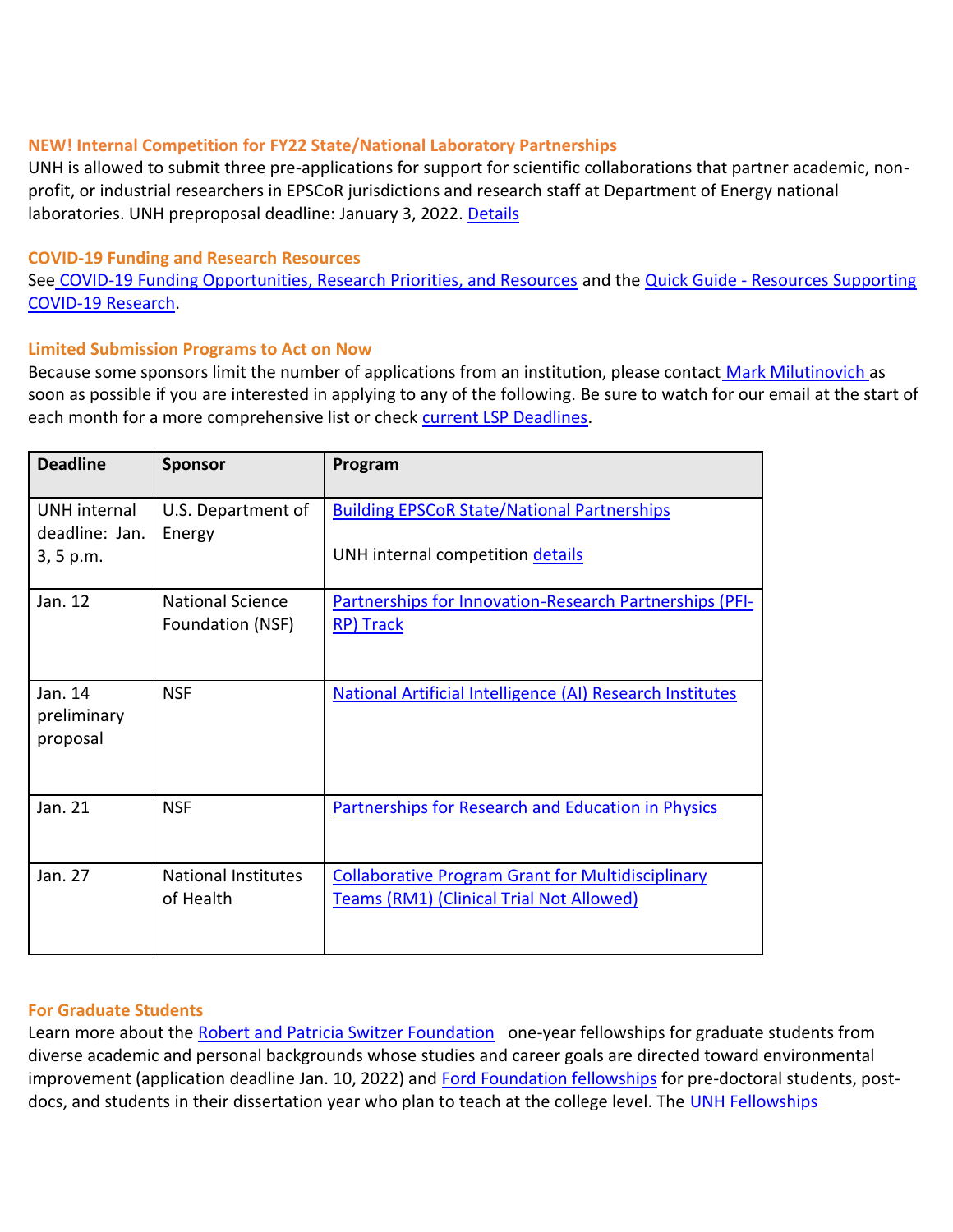[Office](https://nam12.safelinks.protection.outlook.com/?url=https%3A%2F%2Fclick.send.unh.edu%2F%3Fqs%3D9d13ff4d9cefc47789ce3dc00963c54356471f096745df2b4c501ec81f1a9ea3d407020e0760077db08560adefb5df871236c88decdde10f&data=04%7C01%7CNicole.Hentz%40unh.edu%7C956b9a348c434366d88008d9bfe9aba1%7Cd6241893512d46dc8d2bbe47e25f5666%7C0%7C0%7C637751832589249323%7CUnknown%7CTWFpbGZsb3d8eyJWIjoiMC4wLjAwMDAiLCJQIjoiV2luMzIiLCJBTiI6Ik1haWwiLCJXVCI6Mn0%3D%7C3000&sdata=YHy8iyypJW99gz9T%2FKRr6gmwV53bmKm0wDytobzkhFY%3D&reserved=0) provides information, counsel and editorial support to highly motivated students (including graduate students) who are applying for national and international fellowships and scholarships.

**Research Development Newsletters**

Research Development & Grant Writing News – [December 2021](https://nam12.safelinks.protection.outlook.com/?url=https%3A%2F%2Fclick.send.unh.edu%2F%3Fqs%3D9d13ff4d9cefc4775063521527677bb6970635a4a8f5b041143e1f71c8ed454c52d2c5a20afc7b6b152ee0a9988b524923a1e38df4968b9d&data=04%7C01%7CNicole.Hentz%40unh.edu%7C956b9a348c434366d88008d9bfe9aba1%7Cd6241893512d46dc8d2bbe47e25f5666%7C0%7C0%7C637751832589259280%7CUnknown%7CTWFpbGZsb3d8eyJWIjoiMC4wLjAwMDAiLCJQIjoiV2luMzIiLCJBTiI6Ik1haWwiLCJXVCI6Mn0%3D%7C3000&sdata=lWc3qQ3L2EMgyMTbH865LCUqMoeq0cRVkHReX%2BEE4uQ%3D&reserved=0)

### **UPCOMING EVENTS**

**NSF CAREER Program Overview**

Friday, January 14, 2022, 1:00 – 2:30 p.m. Virtual

The UNH CAREER Academy is a program for pre-tenure, tenure-track faculty considering submitting a Faculty Early Career Development Program (CAREER) proposal to the National [Science Foundation \(NSF\).](https://nam12.safelinks.protection.outlook.com/?url=https%3A%2F%2Fclick.send.unh.edu%2F%3Fqs%3D9d13ff4d9cefc477a1a6a5d7e141e839e0da6028ce33ab5cd894f6be1bfb74566bc3b738c4f6f416f7d45e1aa8d81eb9178b7220d26b9d27&data=04%7C01%7CNicole.Hentz%40unh.edu%7C956b9a348c434366d88008d9bfe9aba1%7Cd6241893512d46dc8d2bbe47e25f5666%7C0%7C0%7C637751832589269235%7CUnknown%7CTWFpbGZsb3d8eyJWIjoiMC4wLjAwMDAiLCJQIjoiV2luMzIiLCJBTiI6Ik1haWwiLCJXVCI6Mn0%3D%7C3000&sdata=%2Fd2b3jeJ1htOlha1eyPF2WUeRfTkQdxqzI80%2F1LvBhQ%3D&reserved=0) This first session of the Academy will acquaint attendees with the NSF CAREER program, discuss factors to consider when determining if and when to apply, and provide an overview of the semester-long Academy program. Register [here](https://nam12.safelinks.protection.outlook.com/?url=https%3A%2F%2Fclick.send.unh.edu%2F%3Fqs%3D9d13ff4d9cefc477b1d88fd235d51735f86bca577f17f591ffaa70aff477c825f345a3294210aac9aed9a06f142dafeb98255e28855d3326&data=04%7C01%7CNicole.Hentz%40unh.edu%7C956b9a348c434366d88008d9bfe9aba1%7Cd6241893512d46dc8d2bbe47e25f5666%7C0%7C0%7C637751832589269235%7CUnknown%7CTWFpbGZsb3d8eyJWIjoiMC4wLjAwMDAiLCJQIjoiV2luMzIiLCJBTiI6Ik1haWwiLCJXVCI6Mn0%3D%7C3000&sdata=6pxvXlmh97%2FC23dySDHf%2FODX7TmFgKDnI%2BAjHCEnzkE%3D&reserved=0) to attend or indicate interest.

### **Blue Economy Sandpit**

Wednesday, January 19, 2022, 1:00 – 4:00 p.m. Virtual

Foster relationships with blue economy-related industry partners at this event, hosted by UNHInnovation. Learn more and register [here.](https://nam12.safelinks.protection.outlook.com/?url=https%3A%2F%2Fclick.send.unh.edu%2F%3Fqs%3D9d13ff4d9cefc477547c0bce337d40ffd595f181ea9a4b5918e383505a806e48f522451b87c04575f23e7f257b335ba173f20e3d0befdddd&data=04%7C01%7CNicole.Hentz%40unh.edu%7C956b9a348c434366d88008d9bfe9aba1%7Cd6241893512d46dc8d2bbe47e25f5666%7C0%7C0%7C637751832589279194%7CUnknown%7CTWFpbGZsb3d8eyJWIjoiMC4wLjAwMDAiLCJQIjoiV2luMzIiLCJBTiI6Ik1haWwiLCJXVCI6Mn0%3D%7C3000&sdata=tdgUibFeoUUUqRkollCJos%2FsSpxXFYBJXm2%2F9ztOPbs%3D&reserved=0)

## **GOOD NEWS**

This week, UNH researchers are leading more than 100 scientific sessions and poster presentations at the hybrid [American Geophysical Union Fall Meeting.](https://nam12.safelinks.protection.outlook.com/?url=https%3A%2F%2Fclick.send.unh.edu%2F%3Fqs%3D9d13ff4d9cefc477af5d34dcfc5faeed824588a05d8dd84b6a1ee8100c89ad7a2763001bfa4804a23c5a75ba5ab8556c26074efbc820bc92&data=04%7C01%7CNicole.Hentz%40unh.edu%7C956b9a348c434366d88008d9bfe9aba1%7Cd6241893512d46dc8d2bbe47e25f5666%7C0%7C0%7C637751832589279194%7CUnknown%7CTWFpbGZsb3d8eyJWIjoiMC4wLjAwMDAiLCJQIjoiV2luMzIiLCJBTiI6Ik1haWwiLCJXVCI6Mn0%3D%7C3000&sdata=MfFMORtlxE4kRMQSqfl5eDaaCxufZDmJ4CYmbYC46nY%3D&reserved=0) Professor of civil and environmental engineering Jennifer Jacobs and her former Ph.D. student Eunsang Cho '20G published a study that [models future flooding](https://nam12.safelinks.protection.outlook.com/?url=https%3A%2F%2Fclick.send.unh.edu%2F%3Fqs%3D9d13ff4d9cefc477fffbe20545a67aefdea9b51fc20a719e64f37312a61ec2c82317e423cbcc8e01ad1f17630d692364474997b5208d76f8&data=04%7C01%7CNicole.Hentz%40unh.edu%7C956b9a348c434366d88008d9bfe9aba1%7Cd6241893512d46dc8d2bbe47e25f5666%7C0%7C0%7C637751832589289147%7CUnknown%7CTWFpbGZsb3d8eyJWIjoiMC4wLjAwMDAiLCJQIjoiV2luMzIiLCJBTiI6Ik1haWwiLCJXVCI6Mn0%3D%7C3000&sdata=vh7zKpHcwOwyaCyhf6b7hmh5hCoaR2Oybkt19B%2Bq2LY%3D&reserved=0) as snow and rain patterns change. Assistant professor of biological sciences Easton White is lead author on a [study](https://nam12.safelinks.protection.outlook.com/?url=https%3A%2F%2Fclick.send.unh.edu%2F%3Fqs%3D9d13ff4d9cefc4775440d4ff85b06eef6e7ac230f983f5445ab52b1a7360009907aac06754de8c293859194f415cb4e7aea92a0ed8d2e9a5&data=04%7C01%7CNicole.Hentz%40unh.edu%7C956b9a348c434366d88008d9bfe9aba1%7Cd6241893512d46dc8d2bbe47e25f5666%7C0%7C0%7C637751832589289147%7CUnknown%7CTWFpbGZsb3d8eyJWIjoiMC4wLjAwMDAiLCJQIjoiV2luMzIiLCJBTiI6Ik1haWwiLCJXVCI6Mn0%3D%7C3000&sdata=%2BOC8saJ9niU%2FauPQl8rFWuOg93QRJQzH7CtCo%2FmP3XQ%3D&reserved=0) that looked at commercial fishing, legal and illegal, in developing countries. A new graduate research traineeship — the [Convergent Arctic](https://nam12.safelinks.protection.outlook.com/?url=https%3A%2F%2Fclick.send.unh.edu%2F%3Fqs%3D9d13ff4d9cefc4779b02157dcf9d50d3dae56b50e04985d537f5033bbc366af7c8aaa8593d74eb5d79abd2102875c19f39e54db79fef3be1&data=04%7C01%7CNicole.Hentz%40unh.edu%7C956b9a348c434366d88008d9bfe9aba1%7Cd6241893512d46dc8d2bbe47e25f5666%7C0%7C0%7C637751832589299104%7CUnknown%7CTWFpbGZsb3d8eyJWIjoiMC4wLjAwMDAiLCJQIjoiV2luMzIiLCJBTiI6Ik1haWwiLCJXVCI6Mn0%3D%7C3000&sdata=MuvnG0zSfPBBdpB7V9G%2F3yMzA5jKyDM78WK2nW0sXiU%3D&reserved=0)  [Research Perspectives and Education \(CARPE\)](https://nam12.safelinks.protection.outlook.com/?url=https%3A%2F%2Fclick.send.unh.edu%2F%3Fqs%3D9d13ff4d9cefc4779b02157dcf9d50d3dae56b50e04985d537f5033bbc366af7c8aaa8593d74eb5d79abd2102875c19f39e54db79fef3be1&data=04%7C01%7CNicole.Hentz%40unh.edu%7C956b9a348c434366d88008d9bfe9aba1%7Cd6241893512d46dc8d2bbe47e25f5666%7C0%7C0%7C637751832589299104%7CUnknown%7CTWFpbGZsb3d8eyJWIjoiMC4wLjAwMDAiLCJQIjoiV2luMzIiLCJBTiI6Ik1haWwiLCJXVCI6Mn0%3D%7C3000&sdata=MuvnG0zSfPBBdpB7V9G%2F3yMzA5jKyDM78WK2nW0sXiU%3D&reserved=0) program — will provide training for students on collaborative Arctic research. In a brief for the Federal Reserve Bank of Boston, Carsey School research assistant professor Jess Carson and collaborators propose solutions for [fixing the nation's child care crisis](https://nam12.safelinks.protection.outlook.com/?url=https%3A%2F%2Fclick.send.unh.edu%2F%3Fqs%3D9d13ff4d9cefc477be95775fed24068dc552db2503e7e9bc1c47d724e23a567dd3060bc1612a6203222b417b2020798f79887cc7a54be19a&data=04%7C01%7CNicole.Hentz%40unh.edu%7C956b9a348c434366d88008d9bfe9aba1%7Cd6241893512d46dc8d2bbe47e25f5666%7C0%7C0%7C637751832589299104%7CUnknown%7CTWFpbGZsb3d8eyJWIjoiMC4wLjAwMDAiLCJQIjoiV2luMzIiLCJBTiI6Ik1haWwiLCJXVCI6Mn0%3D%7C3000&sdata=vWAyY4phZNeON4TsIyxcWLoWFm3ygGgtIkdnF8LBriY%3D&reserved=0). A research project led by associate professor of biological sciences Gregg Moore received [\\$3.1 million from the National Fish and Wildlife Foundation](https://nam12.safelinks.protection.outlook.com/?url=https%3A%2F%2Fclick.send.unh.edu%2F%3Fqs%3D9d13ff4d9cefc47779ac3762ea727b4f222fc6bb669d6bd95e304b507b4c1aa28be42d36830d224d8b4039cef7e88d776f1244ceaac60a0d&data=04%7C01%7CNicole.Hentz%40unh.edu%7C956b9a348c434366d88008d9bfe9aba1%7Cd6241893512d46dc8d2bbe47e25f5666%7C0%7C0%7C637751832589309048%7CUnknown%7CTWFpbGZsb3d8eyJWIjoiMC4wLjAwMDAiLCJQIjoiV2luMzIiLCJBTiI6Ik1haWwiLCJXVCI6Mn0%3D%7C3000&sdata=%2F7N2TNbplpo%2FZB8OiBGvdTt5W6a%2B8hbGudYZAveUI2Y%3D&reserved=0) to protect Great Marsh in Massachusetts and New Hampshire. With nearly [\\$200,000 from the National Science Foundation](https://nam12.safelinks.protection.outlook.com/?url=https%3A%2F%2Fclick.send.unh.edu%2F%3Fqs%3D9d13ff4d9cefc477727653daa719e8ec3dc1e38d66d9ebfc42a4123f58499a47f4bca6e2e9e09d232b96112f8f7ebfbaafc8681efba09020&data=04%7C01%7CNicole.Hentz%40unh.edu%7C956b9a348c434366d88008d9bfe9aba1%7Cd6241893512d46dc8d2bbe47e25f5666%7C0%7C0%7C637751832589319009%7CUnknown%7CTWFpbGZsb3d8eyJWIjoiMC4wLjAwMDAiLCJQIjoiV2luMzIiLCJBTiI6Ik1haWwiLCJXVCI6Mn0%3D%7C3000&sdata=ETP%2BCMXHZ6%2FKKK0AHeS7h%2Bu%2F5aKpKDxN1nhC06jzhts%3D&reserved=0), EOS research associate professor Jack Dibb and collaborators will study wintertime air pollution in Alaska. Read more UNH research news [here,](https://nam12.safelinks.protection.outlook.com/?url=https%3A%2F%2Fclick.send.unh.edu%2F%3Fqs%3D9d13ff4d9cefc477bd5e91db87e0636d2a13c415b1e40674c22574445884e106862f9029df76f618ee000c9da923b8d7505673d9ffb19c95&data=04%7C01%7CNicole.Hentz%40unh.edu%7C956b9a348c434366d88008d9bfe9aba1%7Cd6241893512d46dc8d2bbe47e25f5666%7C0%7C0%7C637751832589319009%7CUnknown%7CTWFpbGZsb3d8eyJWIjoiMC4wLjAwMDAiLCJQIjoiV2luMzIiLCJBTiI6Ik1haWwiLCJXVCI6Mn0%3D%7C3000&sdata=RB1mSJiF%2FrL1dXt9jGnagO%2Bxic7u9IXofhDbByJxL44%3D&reserved=0) and please send research news — high-impact results, new grants, awards, compelling photos [and images](https://nam12.safelinks.protection.outlook.com/?url=https%3A%2F%2Fclick.send.unh.edu%2F%3Fqs%3D9d13ff4d9cefc47729f757dc395421a5f6f18416ba116a40e19e1a993425a5efa2c535f8c979b77127efd922cb7d38cce63dae82c1e7d277&data=04%7C01%7CNicole.Hentz%40unh.edu%7C956b9a348c434366d88008d9bfe9aba1%7Cd6241893512d46dc8d2bbe47e25f5666%7C0%7C0%7C637751832589328974%7CUnknown%7CTWFpbGZsb3d8eyJWIjoiMC4wLjAwMDAiLCJQIjoiV2luMzIiLCJBTiI6Ik1haWwiLCJXVCI6Mn0%3D%7C3000&sdata=F6TLSX2CZgcWhvXbXV4k4bok19lJBE71T4DUch8lPKM%3D&reserved=0) and more - to [Beth Potier.](mailto:beth.potier@unh.edu)